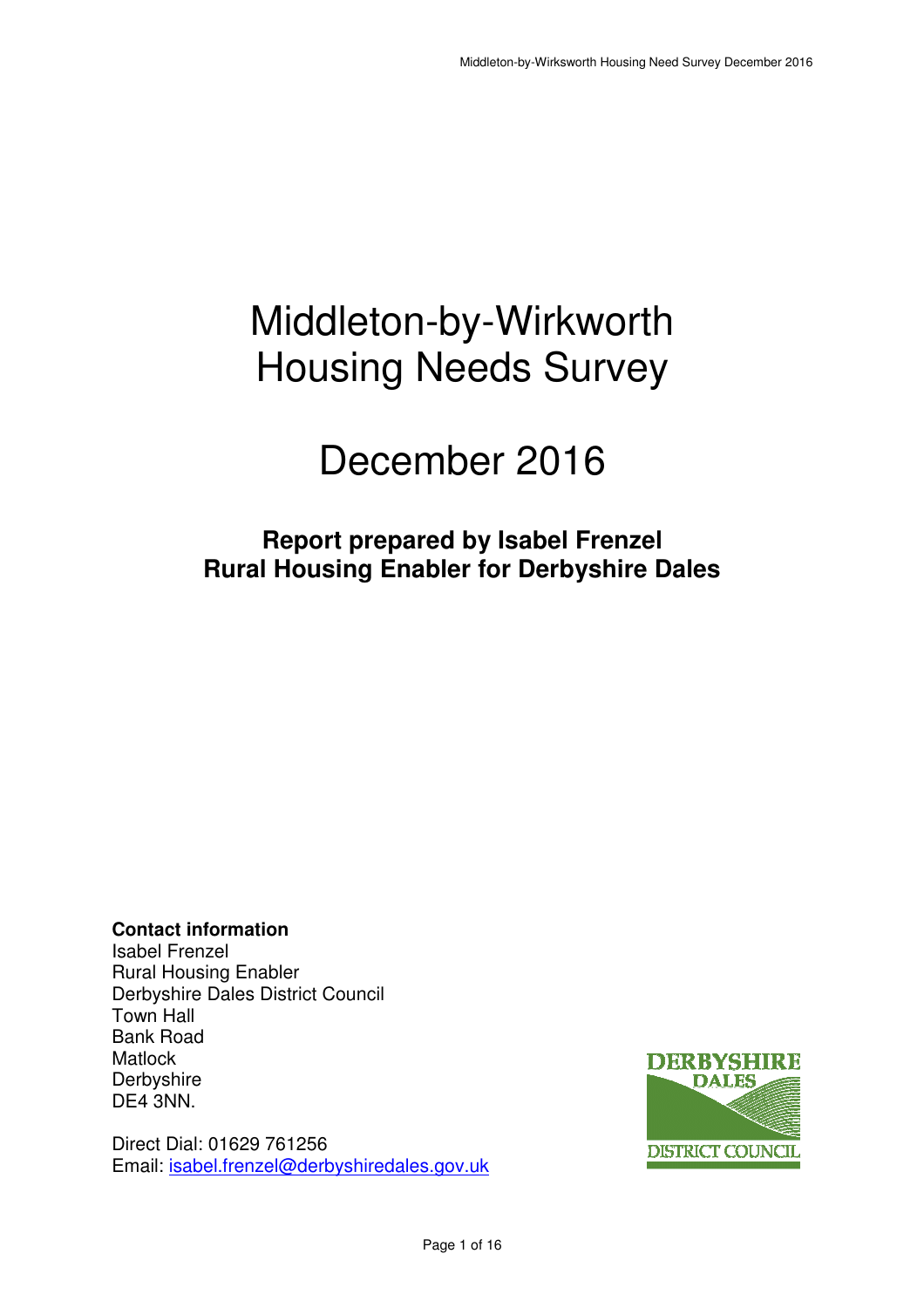# **Contents**

|                                                    | 3  |
|----------------------------------------------------|----|
| 2.                                                 | 3  |
|                                                    | 3  |
|                                                    | 5  |
|                                                    | 6  |
| 6.                                                 | 6  |
|                                                    | 7  |
| 8. What type of home would be most suitable?       | 8  |
| 9.                                                 | 8  |
|                                                    | 9  |
|                                                    | 10 |
|                                                    | 11 |
|                                                    | 11 |
| 14. Existing affordable housing stock and turnover | 12 |
| 15. Middleton-by-Wirksworth's Housing context      | 14 |
|                                                    | 15 |
|                                                    | 16 |

..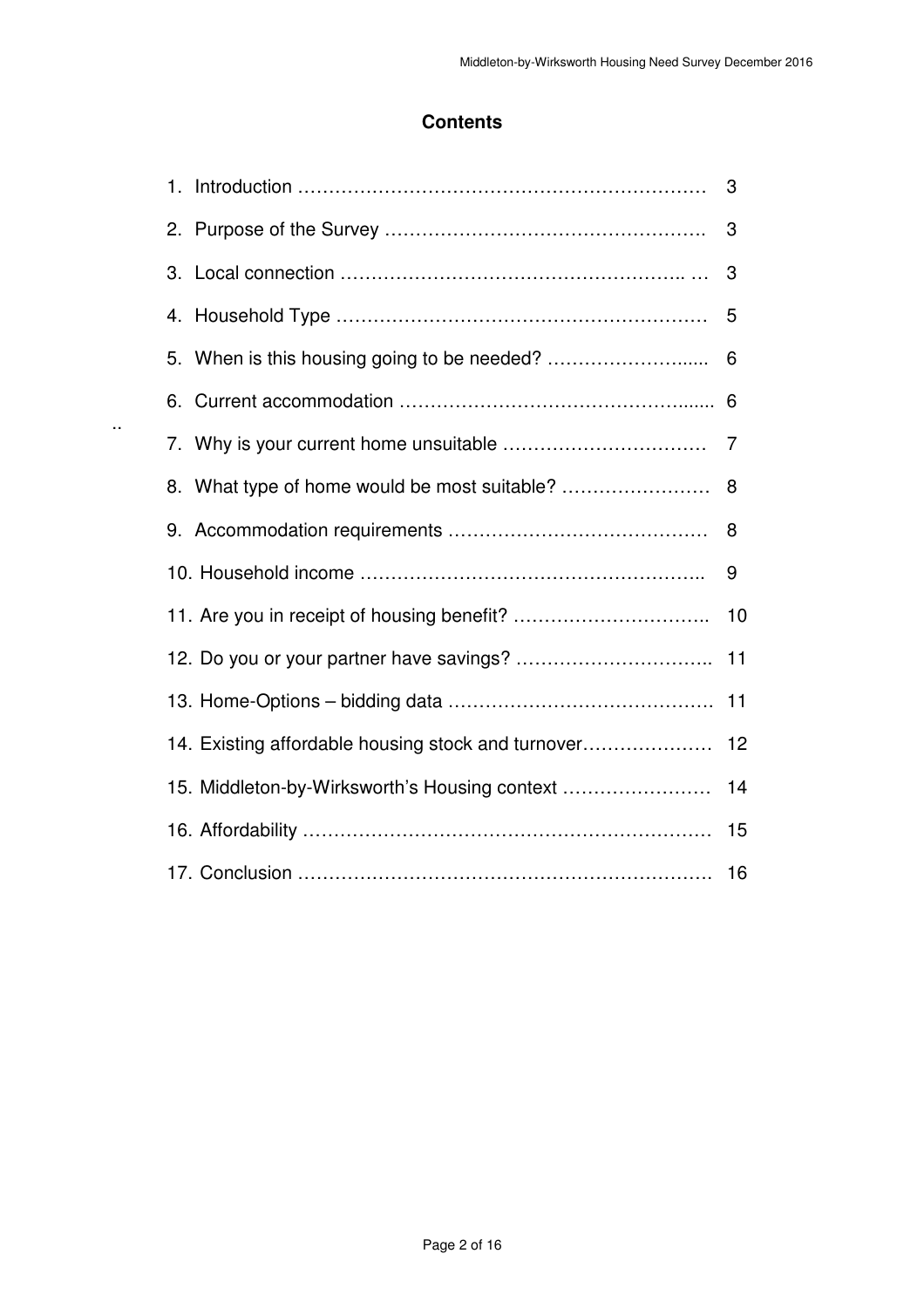#### **Introduction**

 In November 2016, the Rural Housing Enabler (RHE) for Derbyshire Dales, working with the Parish Council, carried out a Housing Need Survey. Postcards promoting the online survey were delivered to households in the parish with the local newsletter,'The Village Pump'. A small number of postcards were posted out to outlying properties to ensure that all 403 households in the parish received one. The postcard gave a web-link to an online housing need survey and the telephone number of the RHE for help completing the form.

 Promotion included articles in the 'Village Pump' newsletter and on the Parish Council website, A4 posters and A5 flyers distributed around Middleton-by- Wirksworth, including noticeboards and local pubs, and through the primary school pupils' book bags. The completed questionnaires were then analysed by the Rural Housing Enabler and form the basis of this report.

#### **Purpose of the survey**

 The survey was conducted in order to obtain clear evidence of the affordable housing need in the Parish of Middleton-by-Wirksworth. The aim of the survey was to establish the type and tenure of housing required to meet local need, and the extent to which any housing need might be met by the current housing stock.

 NB: The total percentage may be greater than 100% in the charts below, as some respondents fall into more than one category.

#### **Local Connection**

 12 households completed the survey and their local connection to Middleton-by-Wirksworth is set out in the pie charts below.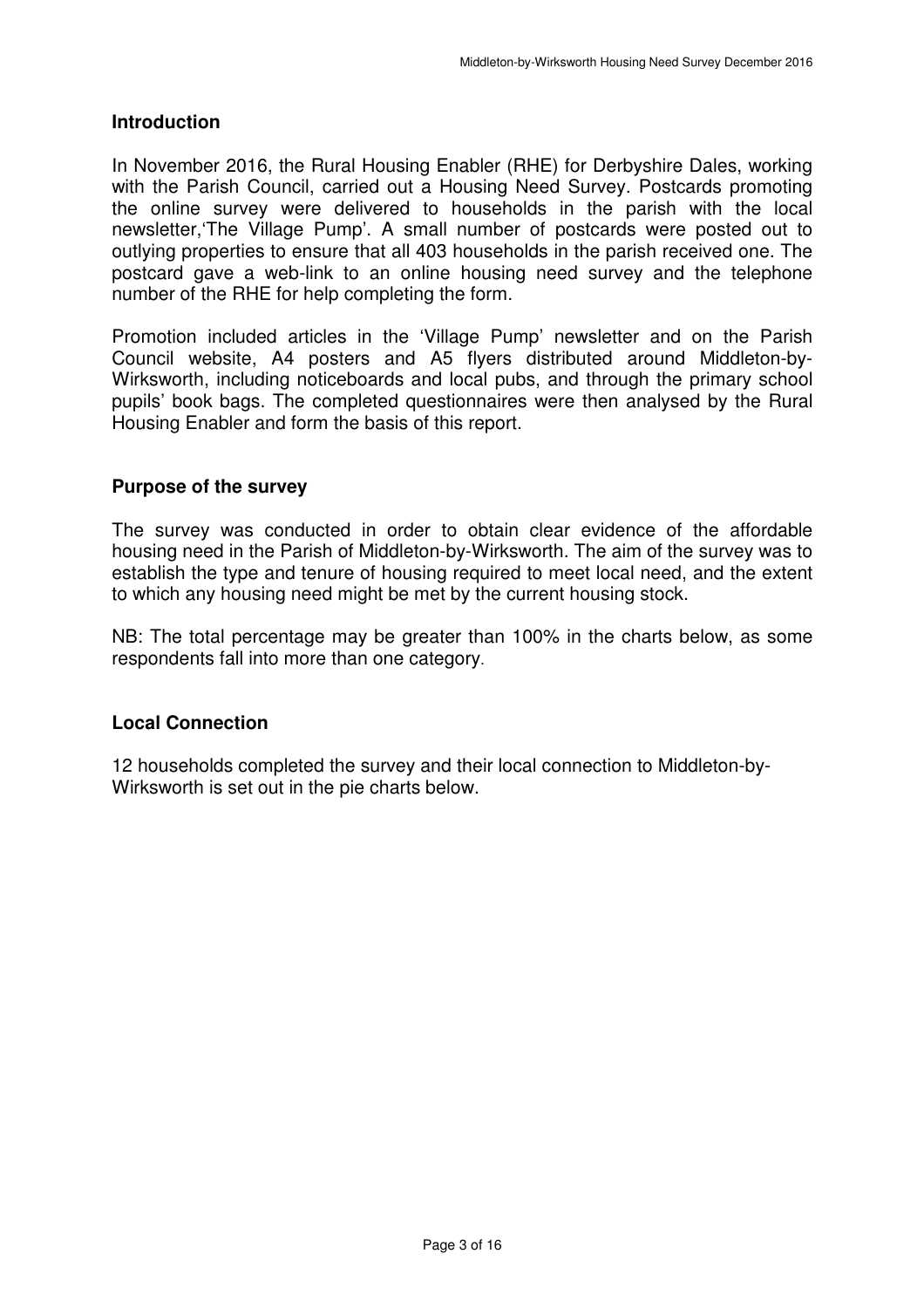

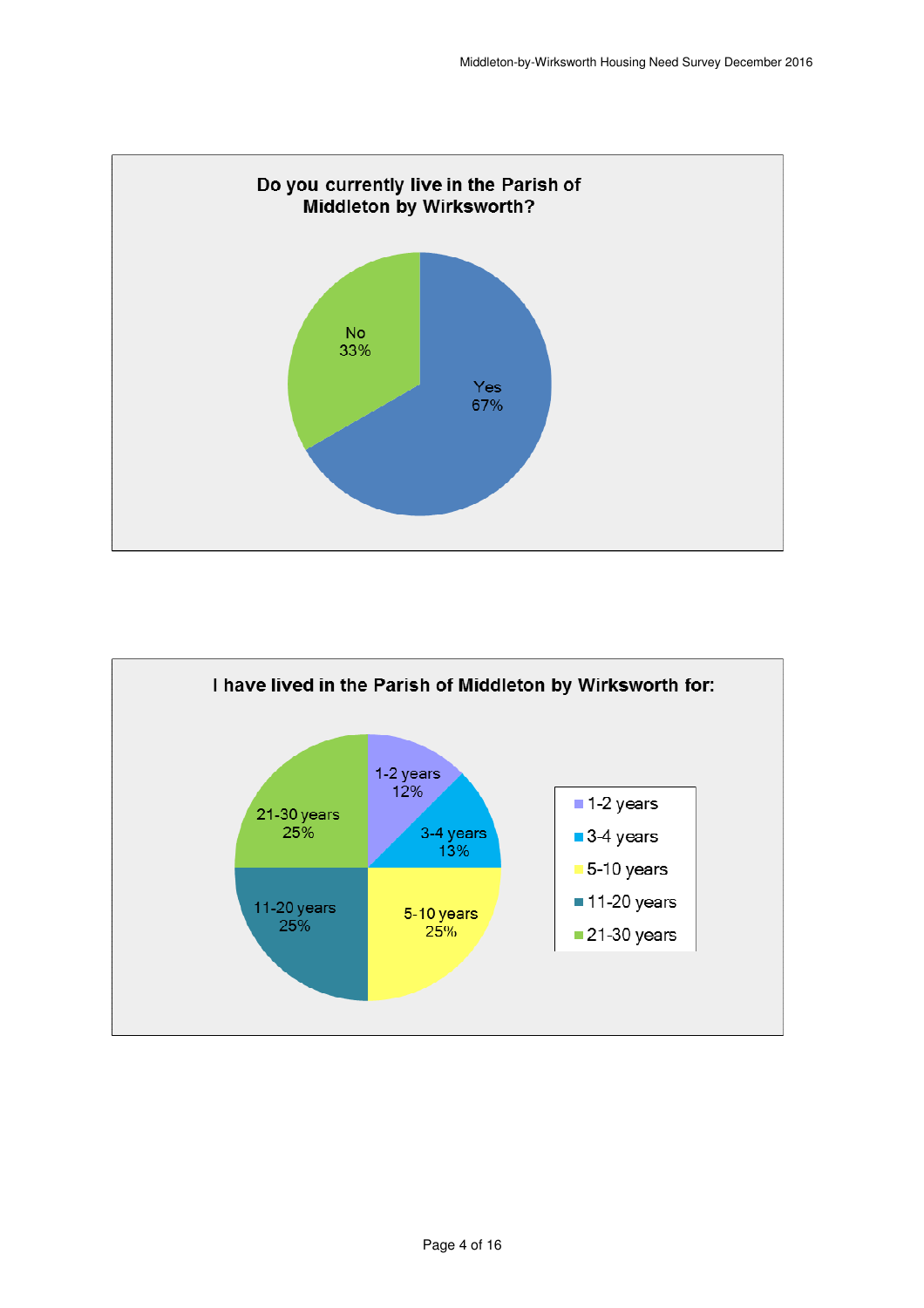

 The key housing demand information from the 12 households identified in housing need in the survey is outlined below.

| <b>Household Type</b> |  |
|-----------------------|--|
|-----------------------|--|

| <b>Household Composition</b> | No.<br><b>of</b><br><b>Households</b> | No. over<br>60yrs | <b>Health &amp; mobility</b>                                      |
|------------------------------|---------------------------------------|-------------------|-------------------------------------------------------------------|
| A single adult               | 4                                     | 2                 | Walking aid x1                                                    |
| An adult couple              | 3                                     |                   |                                                                   |
| Family with 1 child          | 2                                     |                   |                                                                   |
| Family with 2 children       | 2                                     |                   |                                                                   |
| Family with 3 children*      |                                       |                   | Mobility & disabled,<br>downstairs<br>toilet,<br>ideally bungalow |
| Total no. of households      | 12                                    | 3                 |                                                                   |

 \*2 of the children in this household are adults, so the household need is for a 2 bed 4 person bungalow, with the 2 adult children forming separate households (2 x single adults). However, the survey form does not indicate whether the 2 young adults forming part of this household wish to remain in Middleton but they are emerging housing need.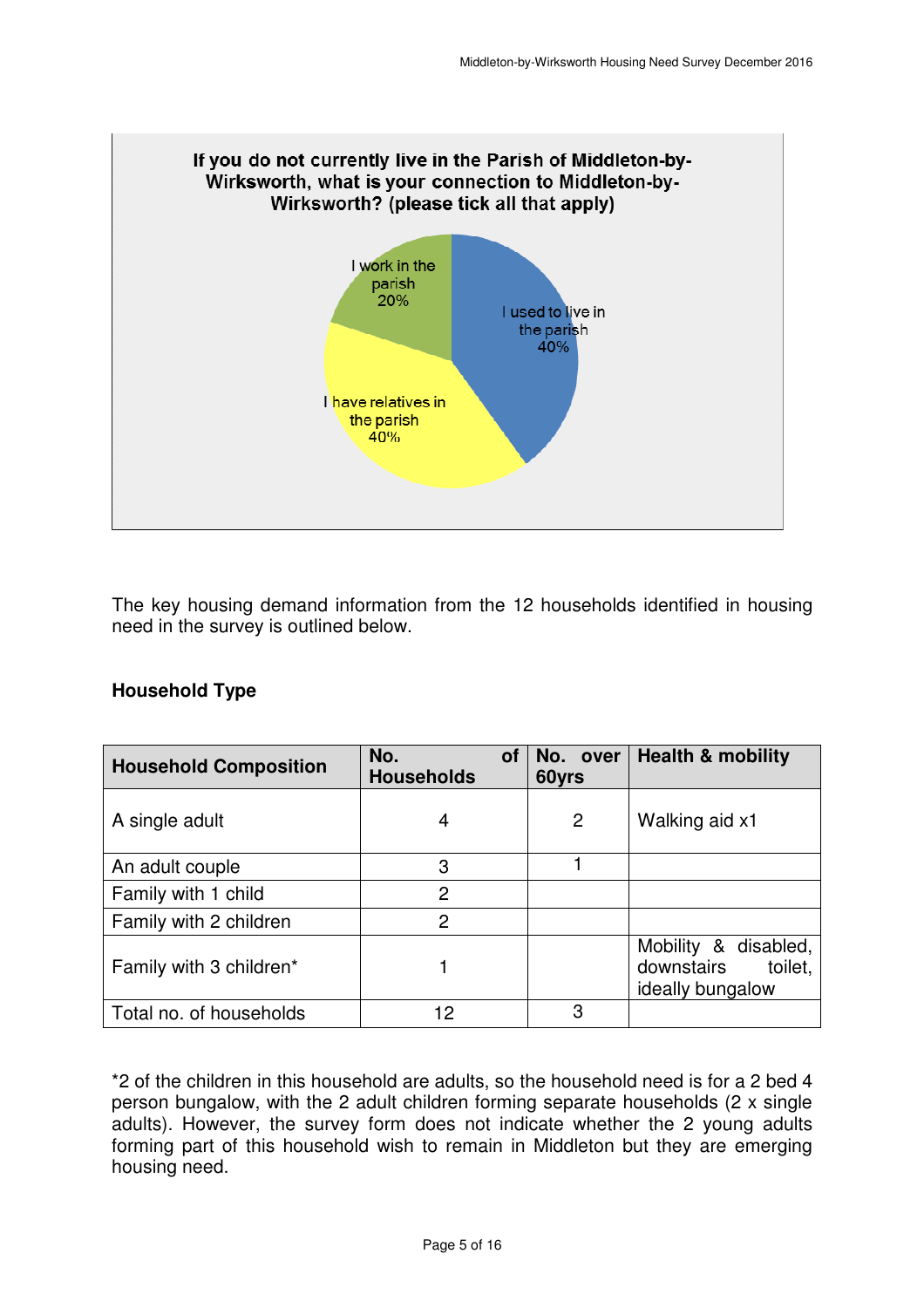7 of the 12 are single or adult couples (plus potentially the 2 single adults, who are currently part of the 'family with 3 children' household) and 5 are families with children.



# **When is this housing going to be needed?**

# **Current Accommodation**

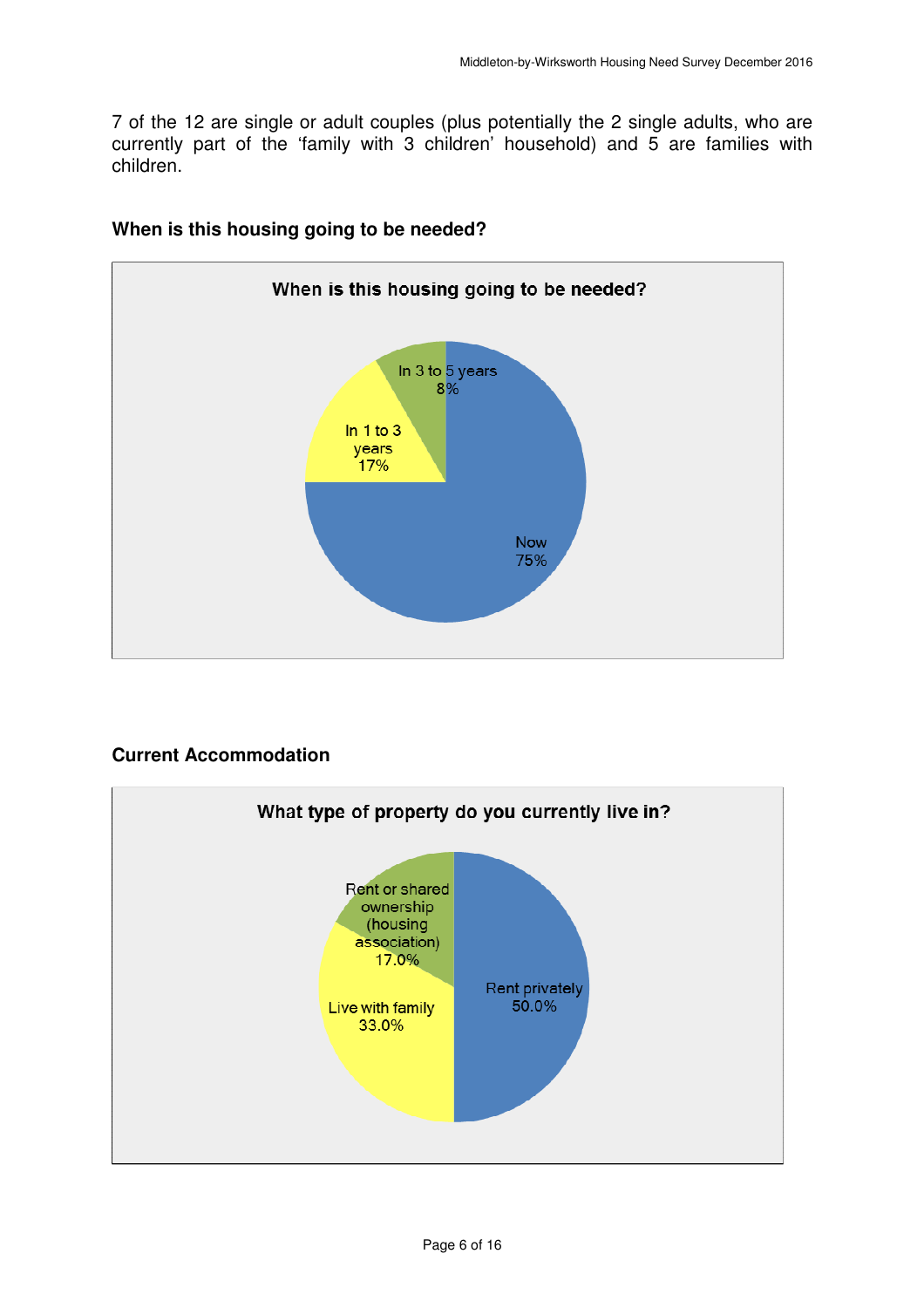Half (6) the respondents live in private rented accommodation, a third (4) live with family and 2 live in housing association properties – one rented and the other shared ownership.



# **Why is your current home unsuitable?**

 Respondents to the survey indicated their current home was unsuitable for a range of reasons, the main reasons being: too small, need to live independently, it is too expensive and need to be closer to family to give or receive support.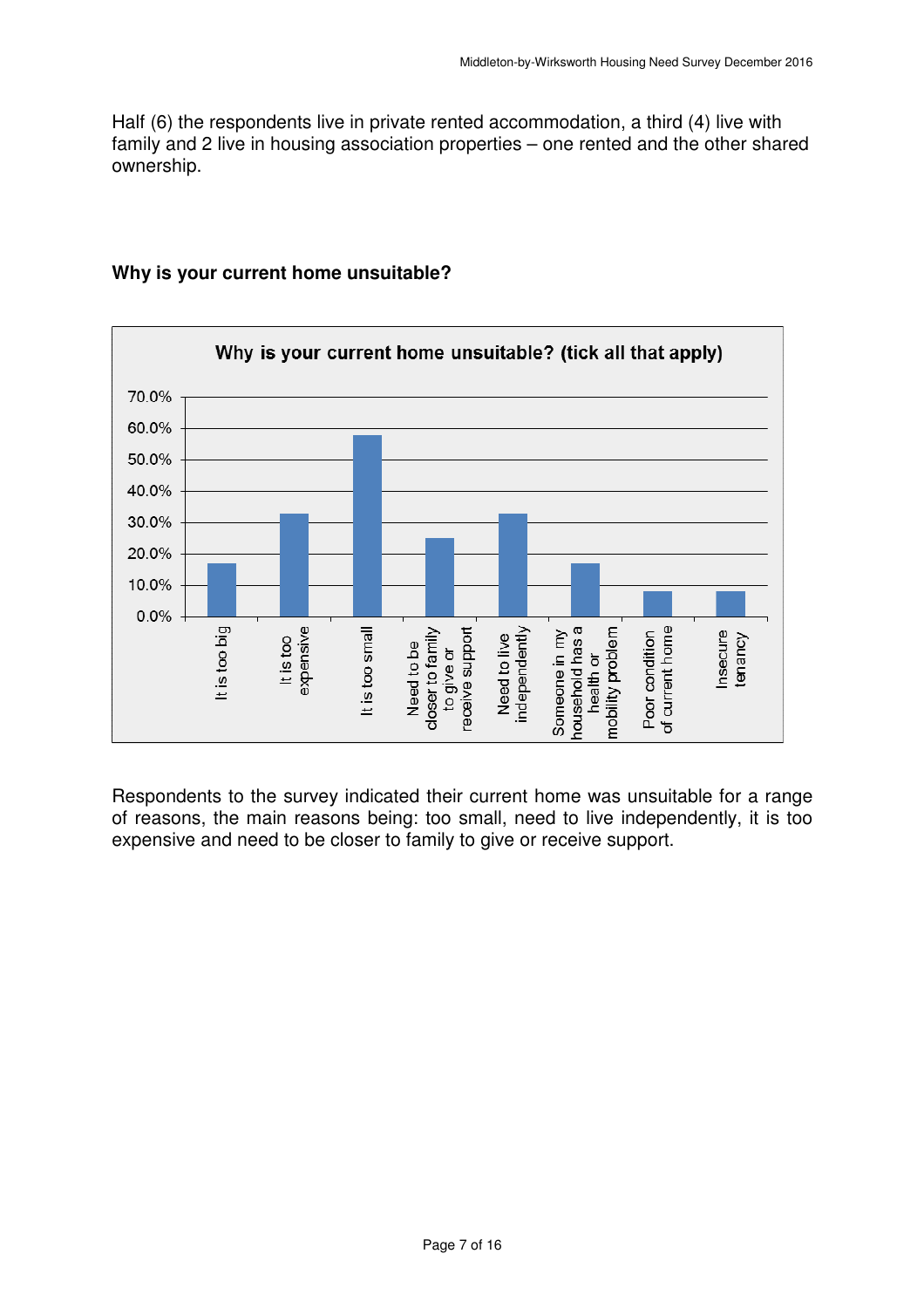

# **What type of home would be most suitable?**

 Respondents indicated that houses would be most suitable to meet their needs (9 households), then bungalows (5 households), with only 1 household stating flats.

 The survey also asked if respondents would be interested in self-build, 73% ticked 'no' and 27% 'yes'.



#### **Accommodation requirements**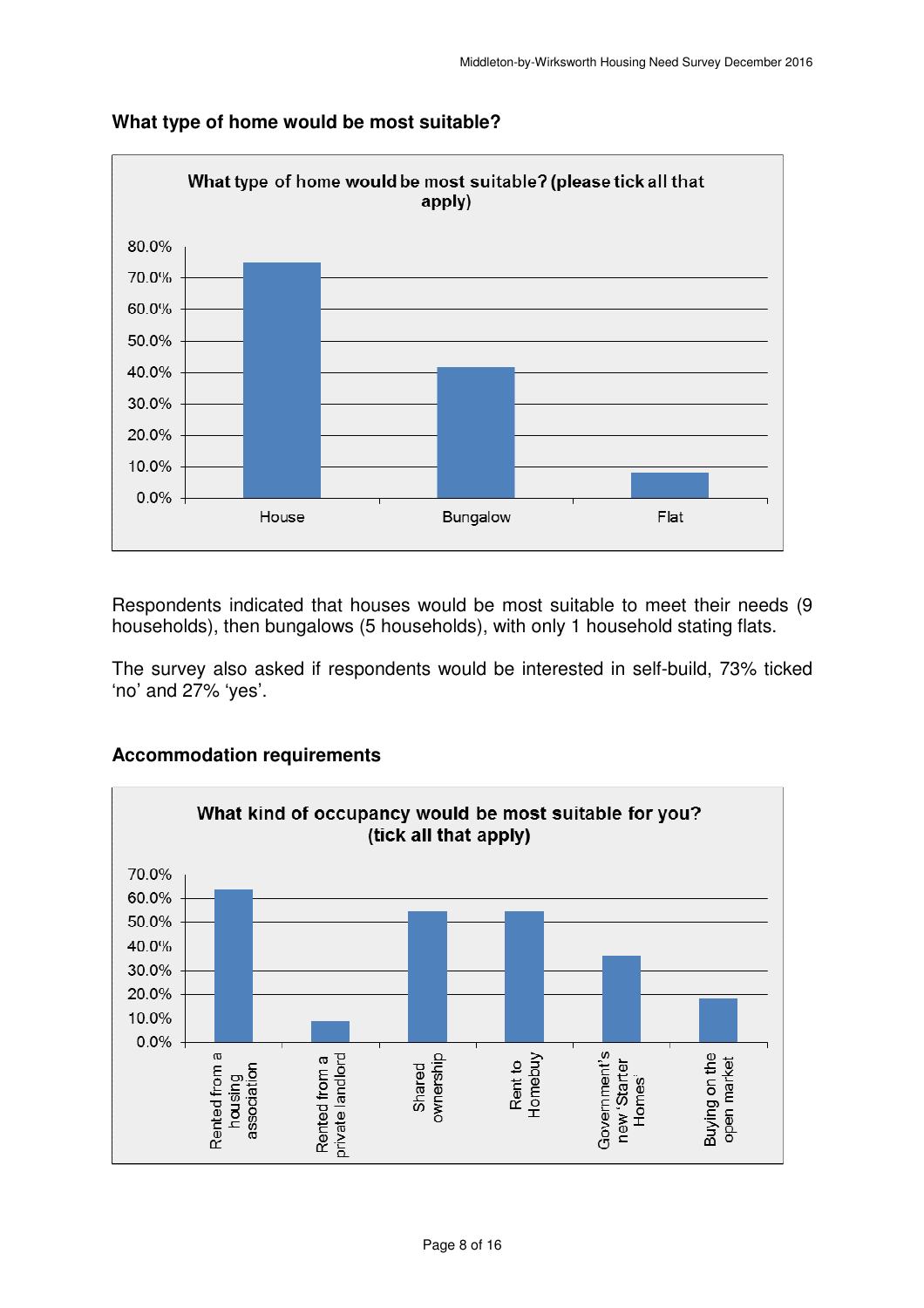Respondents predominant preference is for rented accommodation through a housing association (7), shared ownership\* (6) and Rent to Homebuy \*\* (6). There is also interest in the new 'Starter Homes' scheme (4) which allows a first time buyer under the age of 40 to buy a new build home at 80% of market value. There is a lesser interest in buying on the open market (2) and renting from a private landlord  $(1).$ 

(1).<br>\*Shared ownership - you buy a share of a housing association property and pay rent on the remaining share

 \*\*Rent to Homebuy - you can rent for a period before you buy a share in a housing association property



#### **Household Income**

 A third of the respondents have a household income of less than £1,000 per month, 3 have an income of between £1,001 and £1,500, 3 between £1,501 and £2,500 and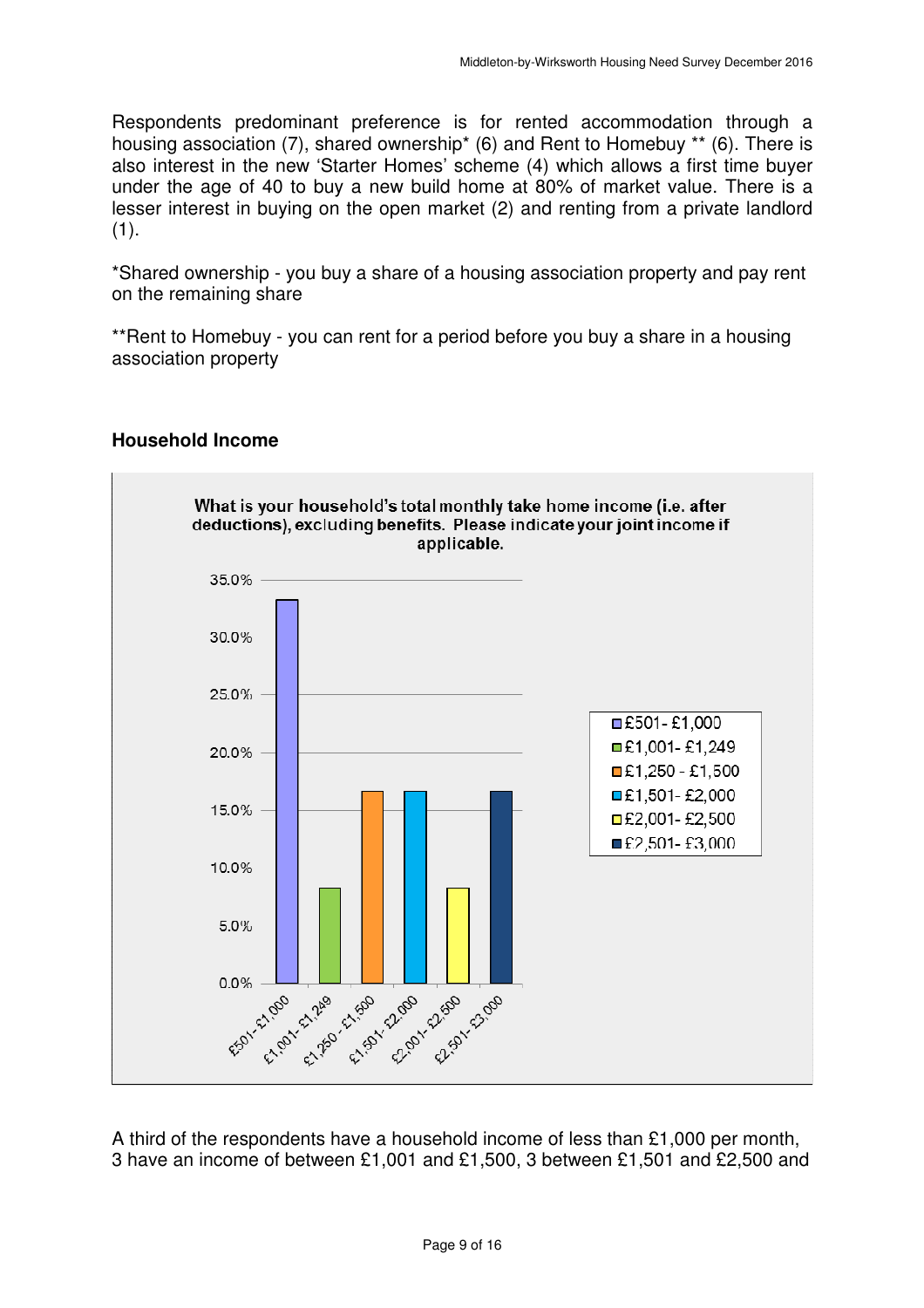2 respondents between £2,501 and £3,000. No respondents have indicated an income of less than £500 a month or over £3,000 per month.



 As part of the current Welfare Benefit changes, most single people under the age of 35 who are eligible for housing benefit to help pay their rent will only be entitled to the shared room rate of Local Housing Allowance which is currently £67.93 per week or £295.17 per calendar month.

 Two of the respondents are single adults below the age of 35, but they are not in receipt of housing benefit to help pay their rent so would not be impacted by this Welfare Benefit change.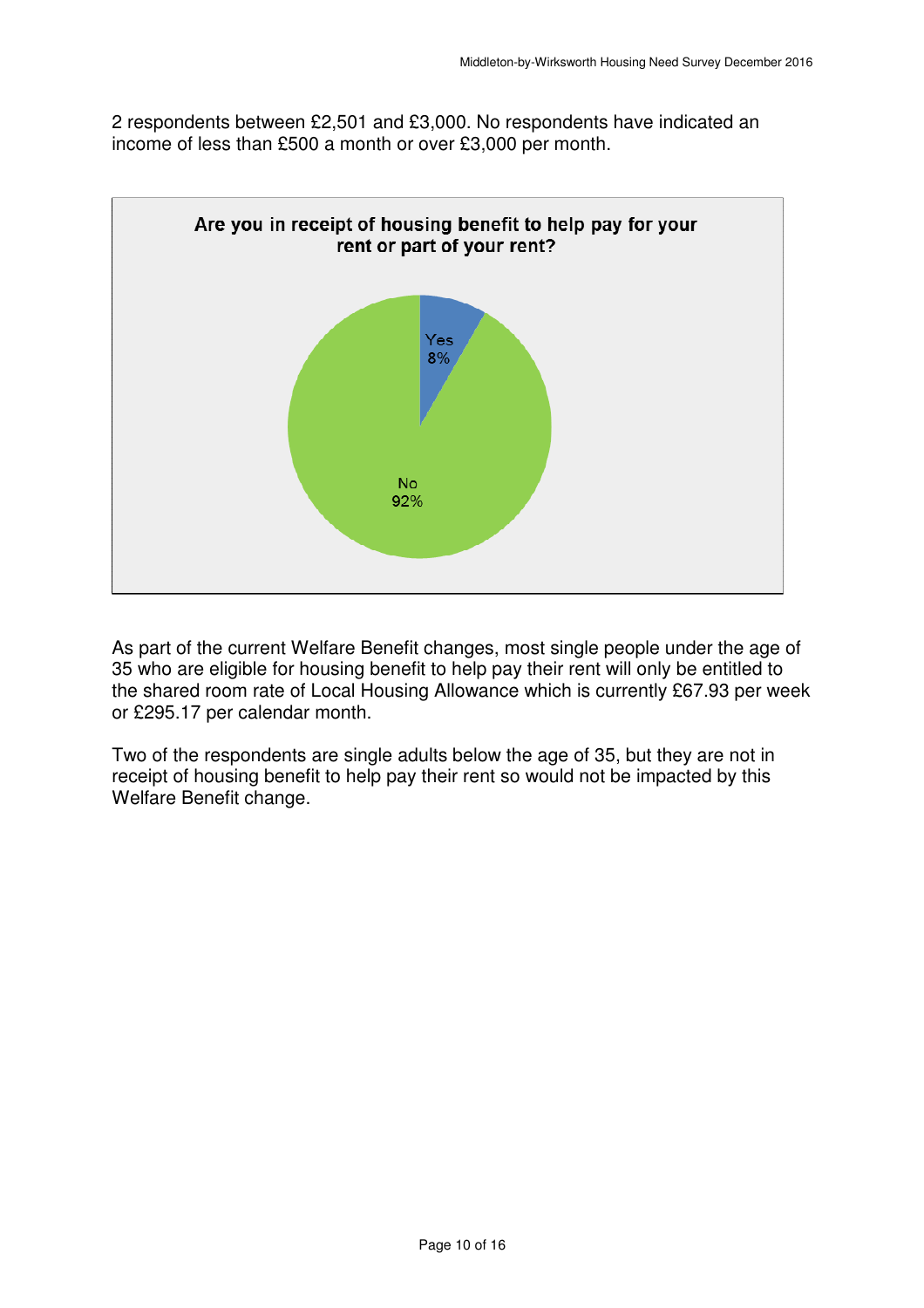

 A third of respondents have no savings (4 households), 3 households have savings of less than £2,000, 2 have savings of between £2,001-£10,000 and 3 have savings of between £10,000 and £20,000.

# **Home-Options – bidding data**

 A further indicator of need is the number of expression of interest or 'bids' that a property advertised for rent on Home-Options receives. The table below shows the properties that have become available in the past 5 years and their number of bids. Note that Home-Options matches household type to property type, so for example, a single person would not be able to bid on a family home.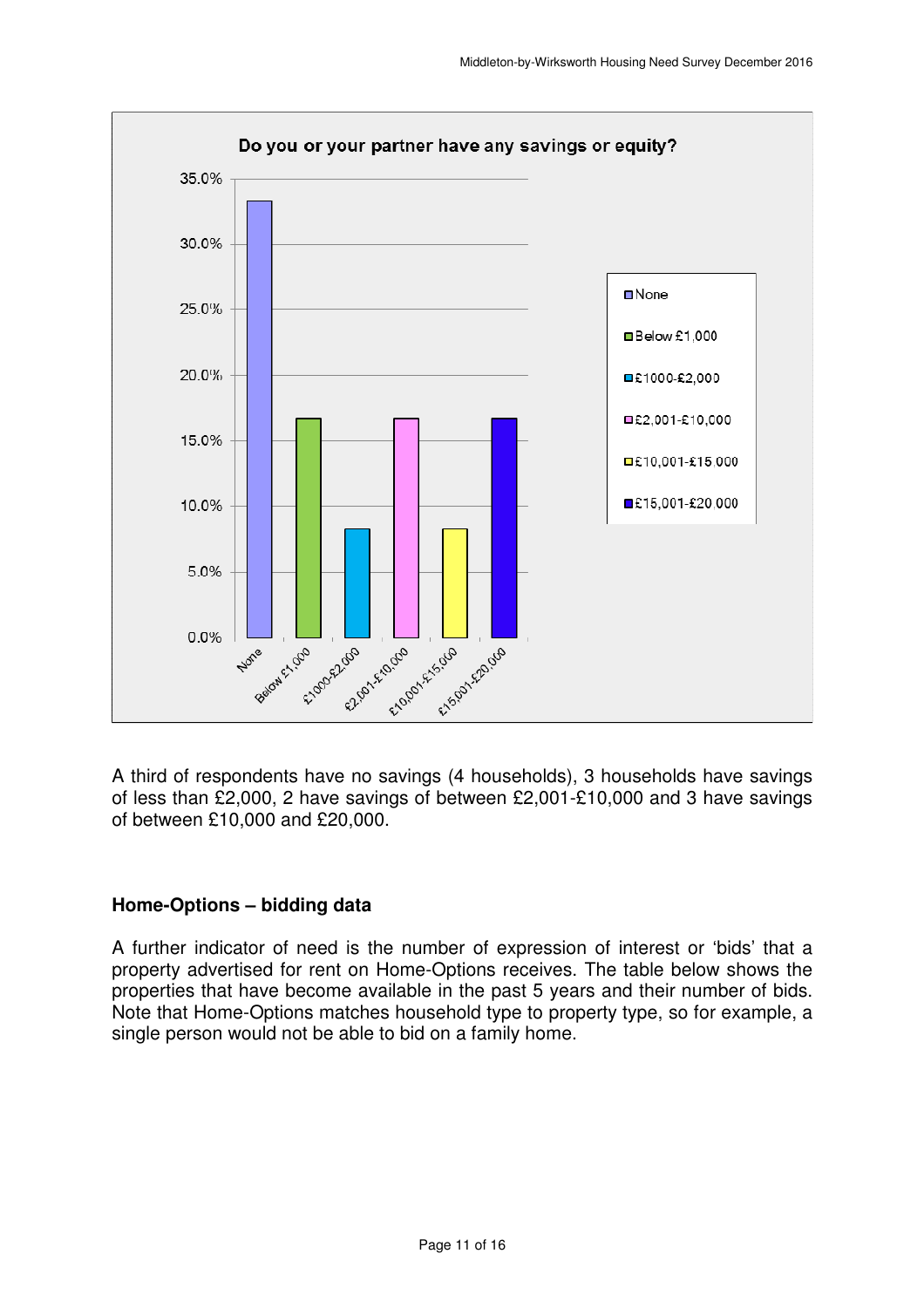# **Bidding data from Home-Options for Affordable Housing in Middleton-by- Wirksworth (since 1 April 2011)**

| <b>Year Let</b> | <b>Band</b>  | <b>Band Reason</b>                              | <b>Bids</b>    | Property<br><b>Type</b> | <b>Bedrooms</b>         |
|-----------------|--------------|-------------------------------------------------|----------------|-------------------------|-------------------------|
| 2011            | D            | Private rented tenants with desire to move      | 5              | Bungalow                | $\mathbf{1}$            |
| 2011            | B            | Prevention of homelessness                      | 13             | House                   | 3                       |
| 2011            | $\mathsf{C}$ | Medium medical needs                            | 15             | Bungalow                | $\overline{2}$          |
| 2012            | $\mathsf B$  | Multiple needs                                  | 12             | House                   | 3                       |
| 2012            | D            | Private rented tenants with desire to move      | 9              | House                   | $\overline{2}$          |
| 2012            | $\mathsf B$  | Prevention of homelessness                      | 13             | House                   | $\overline{2}$          |
| 2012            | $\mathsf{C}$ | Homeless - without priority need                | 9              | Bungalow                | $\mathbf{1}$            |
| 2012            | D            | Social housing tenants with desire to move      | 14             | House                   | 3                       |
| 2012            | $\mathsf{C}$ | Medium medical needs                            | 12             | House                   | $\overline{\mathbf{3}}$ |
| 2013            | B            | Prevention of homelessness                      | 18             | House                   | $\overline{2}$          |
| 2013            | B            | Homeless - with duty to accommodate             | 15             | House                   | $\overline{2}$          |
| 2013            | D            | Private rented tenants with desire to move      | 13             | House                   | 3                       |
| 2013            | $\mathsf{C}$ | Prevention of homelessness                      | 3              | House                   | $\overline{2}$          |
| 2013            | B            | Prevention of homelessness                      | 11             | House                   | $\overline{3}$          |
| 2013            | B            | Multiple needs                                  | 5              | House                   | $\overline{3}$          |
| 2014            | D            | Private rented tenants with desire to move      | $\overline{7}$ | House                   | 3                       |
| 2014            | A            | Major property factors - unfit                  | 8              | House                   | $\overline{\mathbf{3}}$ |
| 2014            | B            | Homeless - with duty to accommodate             | 10             | House                   | 3                       |
| 2015            | A            | Under occupying - Freeing up 2 or more bedrooms | $\overline{4}$ | Bungalow                | $\mathbf{1}$            |
| 2015            | B            | Homeless - with duty to accommodate             | 8              | House                   | $\overline{2}$          |
| 2015            | D            | Private rented tenants with desire to move      | 11             | House                   | $\overline{3}$          |
| 2015            | $\mathsf C$  | Medium medical needs                            | 12             | House                   | 3                       |
| 2016            | A            | Urgent medical priority                         | 13             | House                   | $\overline{3}$          |
| 2016            | $\mathsf{C}$ | Medium medical needs                            | 9              | Bungalow                | $\mathbf{1}$            |
| 2016            | B            | Multiple needs                                  | 11             | House                   | $\overline{4}$          |
| 2016            | B            | Overcrowded freeing 2 bed house                 | 14             | House                   | 3                       |

# **Existing affordable housing stock and turnover**

 In considering the housing need information it is also important to consider the level of existing provision and turnover within that stock.

 There are currently **76** affordable homes in Middleton-by-Wirksworth owned and managed by Dales Housing Limited and Derwent Living. 14 affordable homes (11 for rent and 3 for shared ownership) have been built by Derwent Housing since the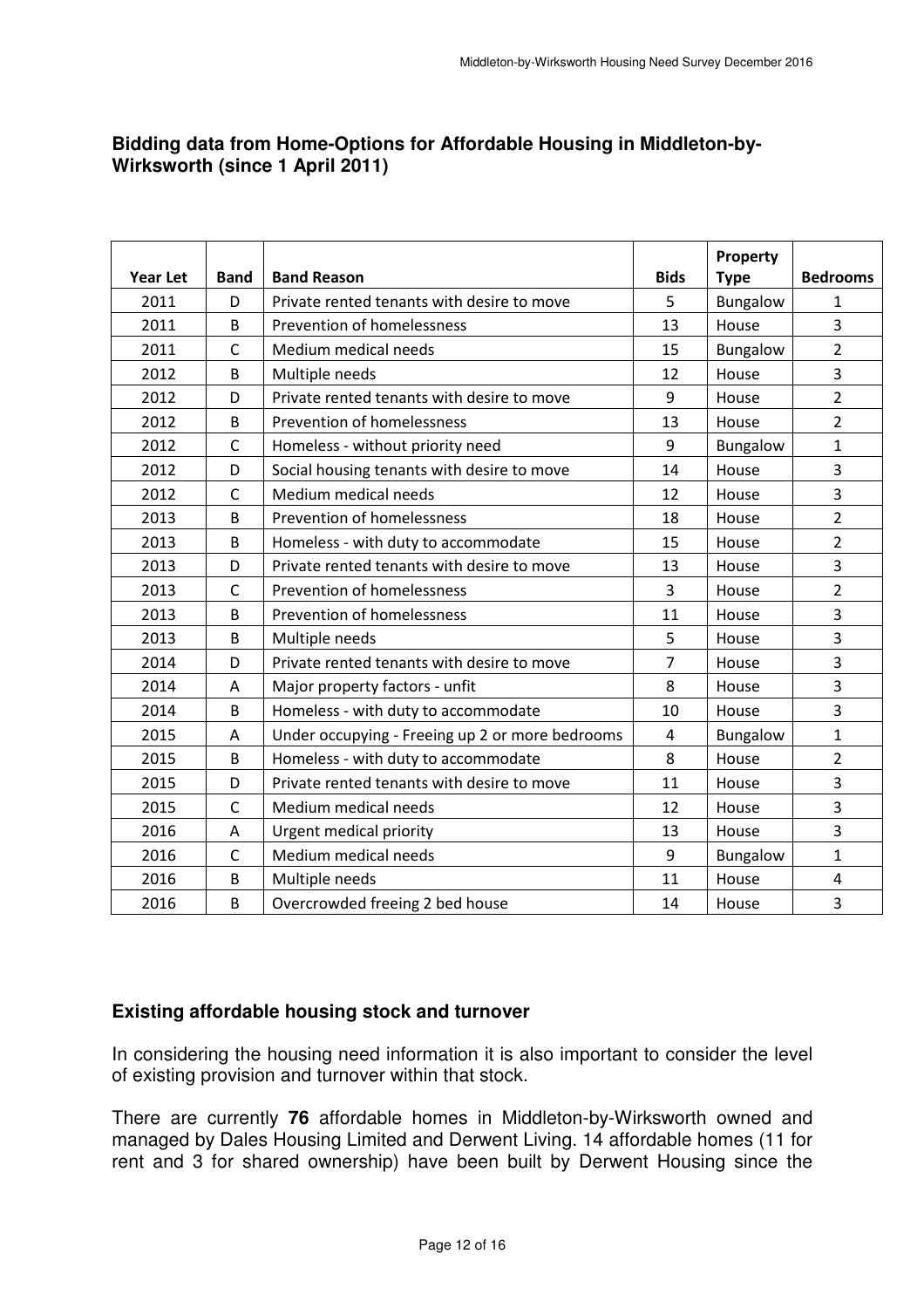previous Housing Need Survey carried out in 2007. Affordable housing makes up **19%** of the housing stock in Middleton-by-Wirksworth.

 Council Tax data (November 2016) indicates that there are currently 8 self-catering holiday cottages, 9 long-term empty properties and 7 second homes in Middleton-by- Wirksworth. Long-term empty properties have been empty in excess of 6 months and are not exempt from Council Tax for other reasons.

#### **Table showing the affordable housing stock owned and managed by Dales Housing and Derwent Housing in Middleton-by-Wirksworth by dwelling type and turnover rates**

| <b>Dwelling</b><br><b>Type</b>     | <b>Current</b><br><b>Affordable</b><br><b>Housing</b><br><b>Stock</b> | Stock at<br>time of last<br>survey in<br>2007 | Tenure-<br>rent or<br>shared<br>ownership | <b>Turnover</b><br>since April<br>2011 | <b>Housing</b><br><b>Association</b> |
|------------------------------------|-----------------------------------------------------------------------|-----------------------------------------------|-------------------------------------------|----------------------------------------|--------------------------------------|
| 2 bed house                        | 8                                                                     | 10                                            | Rent                                      | 3                                      | Dales Housing                        |
| 3 bed house                        | 28                                                                    | 41                                            | Rent                                      | 10                                     | Dales Housing                        |
| 4 bed house                        | 1                                                                     | 1                                             | Rent                                      | 1                                      | Dales Housing                        |
| 5 bed house                        | $\overline{2}$                                                        | 5                                             | Rent                                      | 1                                      | Dales Housing                        |
| 1 bed older<br>persons flat        | $\overline{2}$                                                        | $\overline{2}$                                | Rent                                      | 1                                      | Dales Housing                        |
| 1 bed older<br>persons<br>bungalow | 13                                                                    | 13                                            | Rent                                      | 6                                      | Dales Housing                        |
| 2 bed houses                       | (8 built in<br>11<br>2011)                                            | 10                                            | 9 for Rent,<br>2 for $s$ /o               | 4 rent<br>1 s/o                        | Derwent Living                       |
| 3 bed houses                       | 9<br>(4 built<br>2011)                                                | $5+$                                          | Rent                                      | 4 rent                                 | Derwent Living                       |
| 2 bed<br>bungalows                 | $\overline{2}$                                                        | <b>Built 2011</b>                             | 1 for rent,<br>1 for $s$ /o               | 0 rent<br>2 s/o                        | Derwent Living                       |
| <b>Total</b>                       | 76                                                                    | 87                                            |                                           | 33                                     |                                      |

 The 3 Derwent Housing shared ownership properties have turned over 3 times since they were built in 2011. The 2 bed 3 person bungalow has become available twice, and a 2 bed house once.

 The table shows that although 14 new affordable homes were built in Middleton in 2011, the affordable housing stock in the village has reduced since the last survey in 2007.

2007.<br>Although Middleton has 76 units of affordable housing, the turnover of the affordable is low with, on average, 5 properties becoming available each year. This breaks down as follows: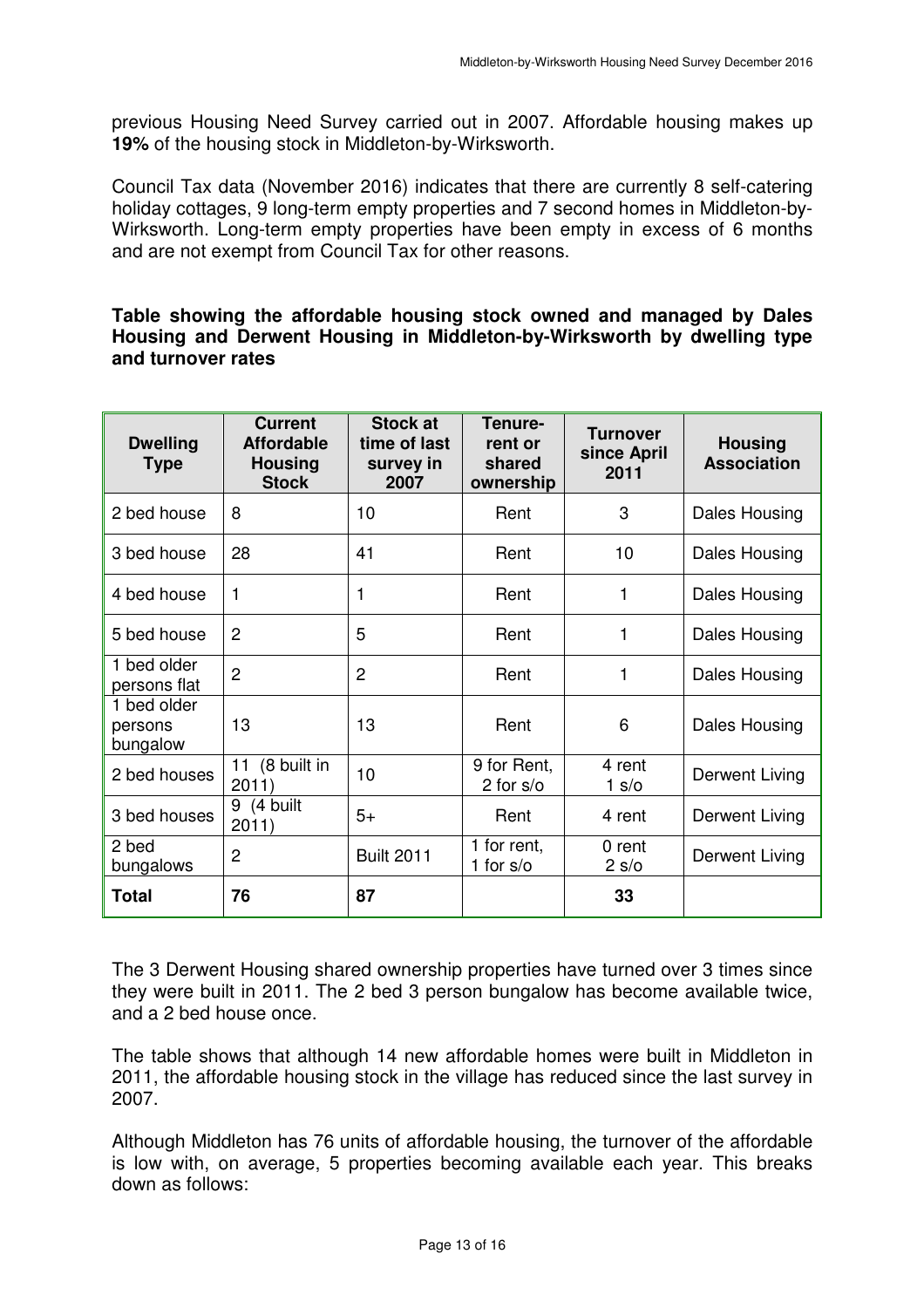- • Of the 19 x 2 bed houses, 8 have become available (7 for rent and 1 for shared ownership), averaging turnover of 1 year
- • Of the 37 x 3 bed houses, 14 have become available, averaging turnover of 2 a year
- • Each of the following property types have only turned over once in nearly 7 years: 1 x 4 bed house, 1 x 5 bed house, and the 2 x 1 bed older person flats (each house type averaging turnover of about 0.14 a year)
- • Of the 13 x 1 bed older persons bungalows, 6 have become available, averaging turnover of about 1 a year

# **Middleton-by-Wirksworth's Housing Context**

### **Census Data 2011**

| <b>Tenure - Households 2011 Census</b>                                                                                                                                                                                                                                                                                            | <b>Middleton</b><br><b>Parish</b> | <b>Derbyshire</b><br><b>Dales</b> |
|-----------------------------------------------------------------------------------------------------------------------------------------------------------------------------------------------------------------------------------------------------------------------------------------------------------------------------------|-----------------------------------|-----------------------------------|
|                                                                                                                                                                                                                                                                                                                                   |                                   |                                   |
| All Households                                                                                                                                                                                                                                                                                                                    | 326                               | 30744                             |
| Owned; Total                                                                                                                                                                                                                                                                                                                      | 232                               | 22269                             |
| Owned; Owned Outright                                                                                                                                                                                                                                                                                                             | 130                               | 13513                             |
| Owned; Owned with a Mortgage or Loan                                                                                                                                                                                                                                                                                              | 102                               | 8756                              |
| Shared Ownership (Part Owned and Part Rented)                                                                                                                                                                                                                                                                                     | 1                                 | 229                               |
| Social Rented; Total                                                                                                                                                                                                                                                                                                              | 59                                | 3736                              |
| Social Rented; Rented from Council (Local Authority)                                                                                                                                                                                                                                                                              | 15                                | 1330                              |
| Social Rented; Other Social Rented                                                                                                                                                                                                                                                                                                | 44                                | 2406                              |
| Private Rented; Total                                                                                                                                                                                                                                                                                                             | 28                                | 3860                              |
| Private Rented; Private Landlord or Letting Agency                                                                                                                                                                                                                                                                                | 26                                | 3423                              |
| Private Rented; Employer of a Household Member                                                                                                                                                                                                                                                                                    | $\Omega$                          | 86                                |
| Private Rented; Relative or Friend of Household Member                                                                                                                                                                                                                                                                            | 2                                 | 276                               |
| Private Rented; Other                                                                                                                                                                                                                                                                                                             | $\Omega$                          | 75                                |
| Living Rent Free<br>$C_{\text{c}}$ and $C_{\text{c}}$ and $C_{\text{c}}$ are $C_{\text{c}}$ and $C_{\text{c}}$ and $C_{\text{c}}$ and $C_{\text{c}}$ and $C_{\text{c}}$ and $C_{\text{c}}$ and $C_{\text{c}}$ and $C_{\text{c}}$ and $C_{\text{c}}$ and $C_{\text{c}}$ and $C_{\text{c}}$ and $C_{\text{c}}$ and $C_{\text{c}}$ a | 6                                 | 650                               |

Source: Office of National Statistics

| Tenure - Household Reference Person Aged 65 and Over            |          | <b>Middleton</b><br>Parish | <b>Derbyshire</b><br><b>Dales</b> |
|-----------------------------------------------------------------|----------|----------------------------|-----------------------------------|
| Aged 65 and Over                                                | $Mar-11$ | 93                         | 10342                             |
| Aged 65 and Over; Owned                                         | $Mar-11$ | 69                         | 7879                              |
| Aged 65 and Over; Shared Ownership (Part Owned and Part Rented) | $Mar-11$ | 0                          | 79                                |
| Aged 65 and Over; Rented from Council (Local Authority)         | $Mar-11$ | 6                          | 517                               |
| Aged 65 and Over; Other Social Rented                           | $Mar-11$ | 16                         | 1003                              |
| Aged 65 and Over; Private Rented                                | $Mar-11$ |                            | 608                               |
| Aged 65 and Over; Living Rent Free                              | $Mar-11$ |                            | 256                               |

Source: Office of National Statistics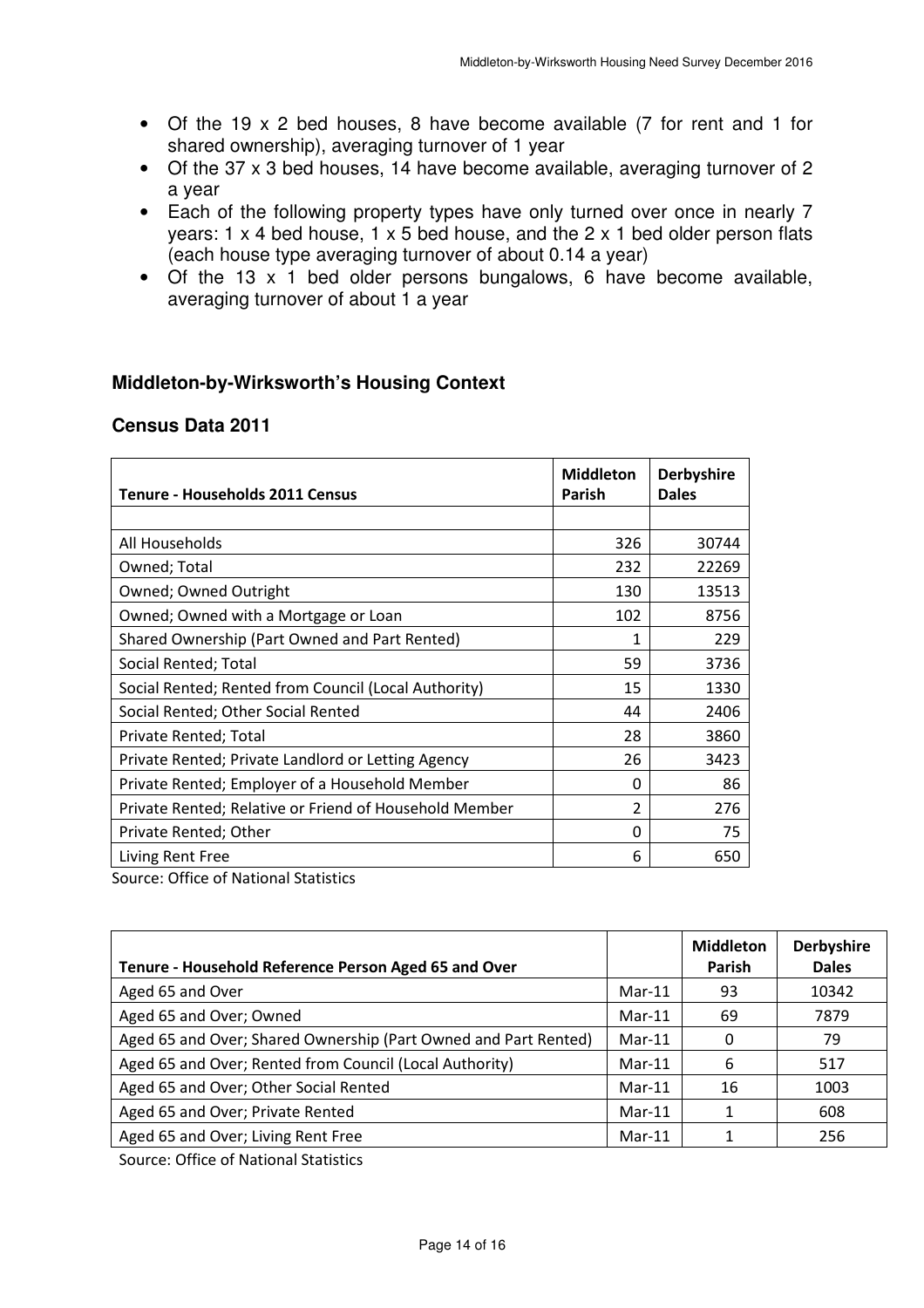Individuals responding to the Census will report their understanding of their landlord and this may not reflect the actual management arrangements in all cases.The District Council transferred its housing stock to Dales Housing in 2002.

 Since the last Census, 47 new open market homes have recently been completed at Hopton Rise, Porter Lane, Middleton-by-Wirksworth.

### **Affordability**

 The information provided by respondents to the survey, particularly their financial information, has been used to assess whether a person has a housing need which they would struggle to meet in the local housing market.

 The table below lists the properties advertised for sale on <www.rightmove.co.uk> in Middleton-by-Wirksworth on one particular day. Only 2 properties are advertised below £200,000.

| New development (Porter Lane) $-3$ |
|------------------------------------|
|                                    |
|                                    |
|                                    |
|                                    |
|                                    |
| New development (Porter Lane)- 4   |

 **Property available for sale in Middleton on 7 November 2016 (Rightmove)** 

[Source:www.rightmove.co.uk](https://Source:www.rightmove.co.uk)

 Based on the financial information provided by respondents in the survey, even the respondents at the top end of the income scale would struggle to meet their need by purchasing on the open market.

 For example, if a household wanted to purchase the 2 bed cottage available for sale at £190,000, they would need a 10% deposit of £19,000, and a mortgage of £171,000. Based on an interest rate of 4%, paid over 25 years, the monthly payment would be £912 per calendar month. So not only would they need a significant level of savings, but for a home to be affordable, their housing costs should not exceed a third of their net income.

 In comparison, a worked example of the monthly housing costs of a Middleton-by-Wirksworth shared ownership home, based on buying a 25% share, is below:

#### **2 bed 4 person shared ownership house**

 Assumed mortgage interest rate of 4%, 25 year term and 10% deposit Actual OMV at sale £165,000 Share sold 25% 10% deposit on the 25% share  $= \text{\pounds}4,125$